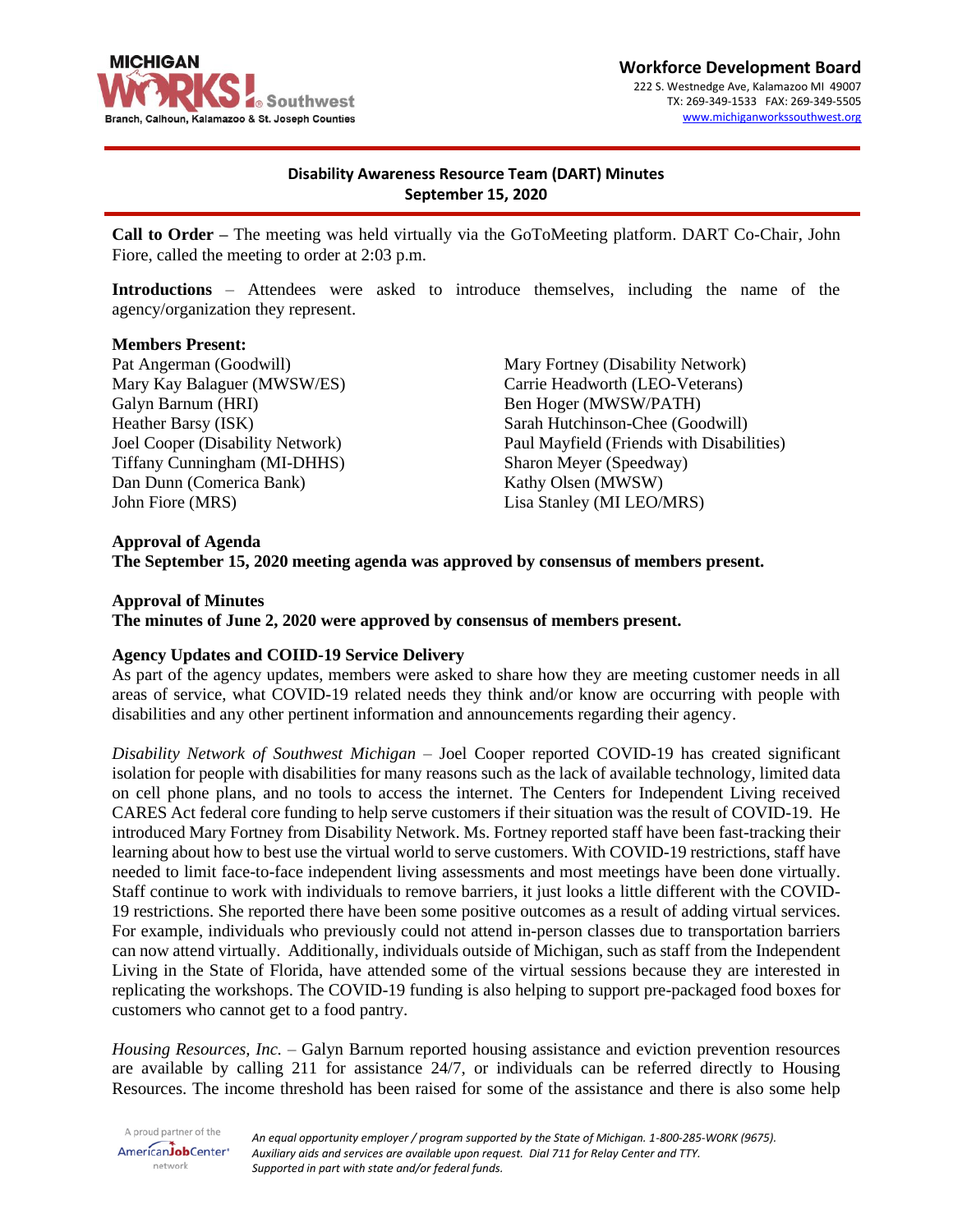available upon Notice of Eviction, prior to actually being evicted. There is a form to complete which is available on the Housing Resources home web page for individuals who are behind in their rent and who live in Kalamazoo County [https://www.housingresourcesinc.org/.](https://www.housingresourcesinc.org/) Ms. Barnum also reported that Housing Resources is hiring six to eight temporary full and part-time Program Assistants and Housing Specialists. Some of the jobs are fully remote work and some are part remote/part in-office. Housing Resources is in the process of updating the job descriptions to indicate the flexibility. Further details for these job postings is available at [https://www.housingresourcesinc.org/about/employment/.](https://www.housingresourcesinc.org/about/employment/) Ms. Barnum reminded attendees that the Homes for All Housing Millage for Kalamazoo County will be on the November ballot. She offered to send the Frequently Asked Questions regarding this millage proposal to DART members following the meeting. The information was sent in the meeting follow-up email.

*Goodwill Industries of Southwestern Michigan* – Sarah Hutchinson-Chee reported the Goodwill stores are open and they are accepting donations. To find out the status of educational programs, individuals should contact the Goodwill Navigation staff at 269-382-0490. More information pertaining to the assistance for obtaining a GED is available at [https://goodwillswmi.org/501c3-nonprofit/west-michigan-human](https://goodwillswmi.org/501c3-nonprofit/west-michigan-human-services-programs/adult-education-classes/)[services-programs/adult-education-classes/](https://goodwillswmi.org/501c3-nonprofit/west-michigan-human-services-programs/adult-education-classes/) and more information pertaining to the Basic Computer Education is available at [https://goodwillswmi.org/501c3-nonprofit/west-michigan-human-services](https://goodwillswmi.org/501c3-nonprofit/west-michigan-human-services-programs/computer-education-classes/)[programs/computer-education-classes/.](https://goodwillswmi.org/501c3-nonprofit/west-michigan-human-services-programs/computer-education-classes/)

Pat Angerman reported the Forklift Training and the ACE (Achieving Community Employment) Program are both up and running. Most staff continue to work from home with approximately one day per week in the office. Many staff find working remotely is working out well and it gives them more time with their pets and families.

*Michigan Department of Health and Human Services (DHHS)* – Tiffany Cunningham reported the Michigan Department of Health and Human Services (DHHS) Kalamazoo office finally move into their new building on Alcott Street, across from Goodwill Industries. A limited number of staff are available in the DHHS office and staff are scheduling home visits if needed. Individuals in need can apply for benefits at MI Bridges [https://newmibridges.michigan.gov/s/isd-landing-page?language=en\\_US.](https://newmibridges.michigan.gov/s/isd-landing-page?language=en_US) Community partners are available to assist customers who have trouble navigating technology. Paper applications are also available. A positive outcome during COVID-19 for food assistance applicants is that they are getting the maximum amount allowable for the month of September.

*Michigan Works! Southwest* – Mary Kay Balaguer reported MW! partner meetings are being held virtually in each of the four counties (Branch, Calhoun, Kalamazoo and St. Joseph). Partners interested in attending should contact Mary Kay Balaguer at [marykay.balaguer@kresa.org.](mailto:marykay.balaguer@kresa.org) The Michigan Works! Service Center in Calhoun County is open by appointment on Mondays and Wednesday for meeting with individuals where an in-person meeting is necessary. COVID-19 safety protocols are in place and the Service Center does have security on site during the open hours. Michigan Works! Southwest now offers virtual workshops a couple days per week and is enhancing software and technology in order to provide more workshops that will begin in October. The back area of the Michigan Works! Service Center in Kalamazoo, where staff are located, is being remodeled and should be complete by the end of September. The MyCITY Summer Youth Program is taking place virtually and the Foundation for Excellence has approved year-long follow-up for the youth who are in-school. The Summer Youth Program for WIOA eligible youth has been extended through December and includes stipends for completing activities. The State of Michigan recently announced the *Futures for Frontliners* initiative. She reported this initiative offers free tuition for essential workers for costs associated with high school completion or community college. More information and to apply is available at: [https://www.michigan.gov/frontliners/.](https://www.michigan.gov/frontliners/)

*Michigan Rehabilitation Services (MRS) Business Services* – Lisa Stanley reported in celebration of National Disability Employment Awareness Month during October, MRS Business Services will be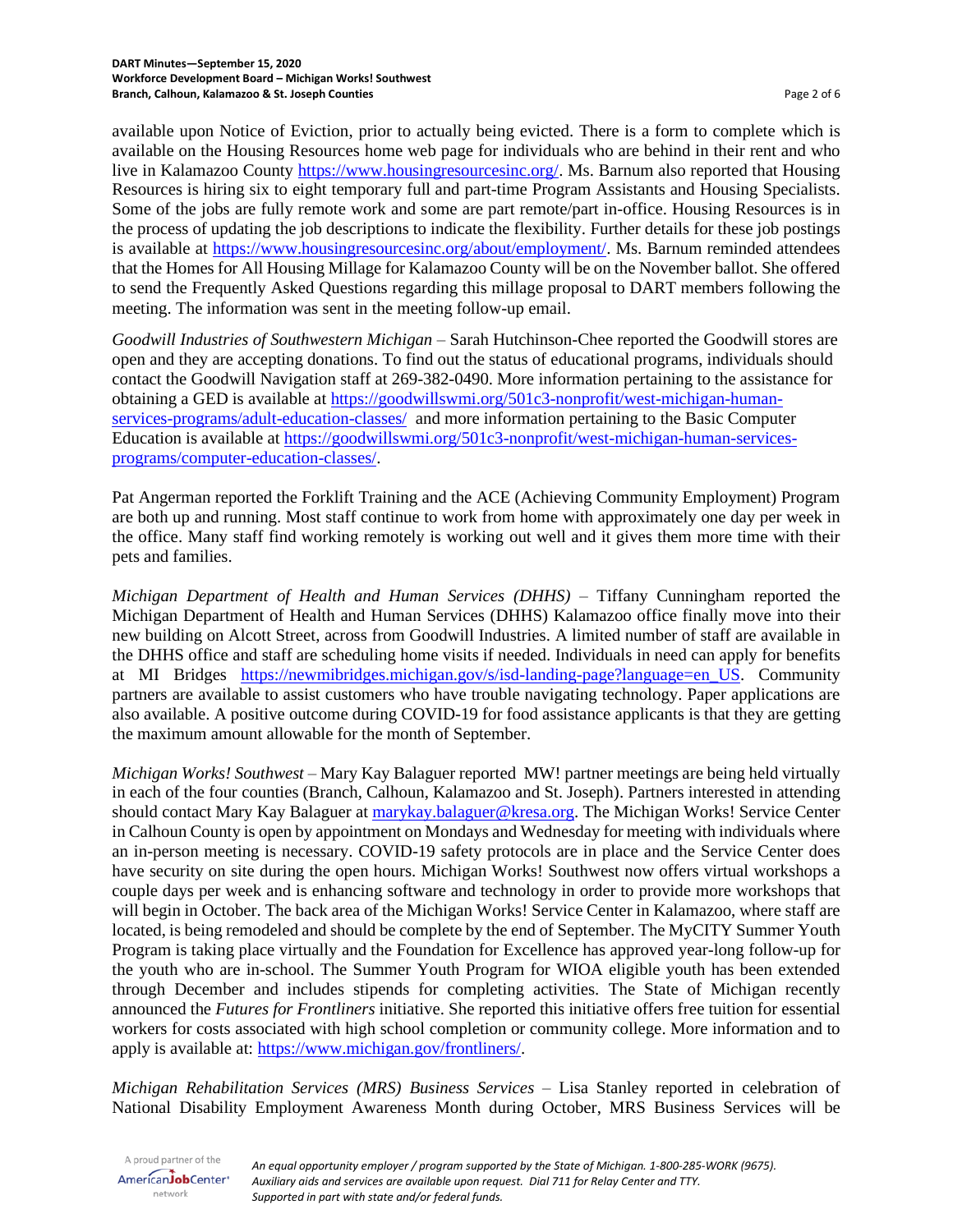offering insightful workshops. Following the meeting, the flyer with more information was emailed to DART members. The workshops include:

- MRS: The Missing Piece  $(10/7 \ @ \ 3pm)$  target audience: Education: <https://www.eventbrite.com/e/mrs-the-missing-piece-tickets-120451633077> The MRS Business Consultants of West and Southwest Michigan will be covering the basics of the ADA, how it helps shape your educational framework and assist students with disabilities that you serve. Increase your knowledge on personal universal designs to improve individualized learning, disability etiquette, expand your options of assisting students with disabilities and possible reasonable accommodations for them.
- Let's Get Together  $(10/15 \omega)$  3 pm) target audience: Michigan Works! <https://www.eventbrite.com/e/mrs-lets-get-together-tickets-120453203775> The MRS Business Consultants of West and South West Michigan will be covering the basics of the ADA, how it helps shape your organization and assists the community you serve. Increase your knowledge of how we can collaborate together to serve businesses, the community and the people we serve. Expand your knowledge on disability etiquette, when and how to refer to MRS, and learn resources to assist people with disabilities.
- MRS: The Missing Piece  $(10/21 \t@ 3pm)$  target audience: Chambers & Community Organizations <https://www.eventbrite.com/e/mrs-the-missing-piece-tickets-120454146595> The MRS Business Consultants of West and Southwest Michigan will be covering the basics of the ADA, how it helps shape your organization and assists the community you serve. Increase your knowledge how we can collaborate together, increase services to help expand your resources and your perception of people with disabilities.

Help Us Help You  $(10/28 \text{ } \textcircled{2pm})$  – target audience: Businesses <https://www.eventbrite.com/e/mrs-help-us-help-you-tickets-120454654113> The MRS Business Consultants of West and Southwest Michigan will be covering the basics of the ADA and how it helps shape your business and opportunities for your employees. Learn tips on communicating effectively with people with disabilities, ways to implement reasonable accommodations, and wording position descriptions to attract more talent.

*Michigan Rehabilitation Services –* John Fiore reported MRS is providing most services virtually. Challenges for staff is that applications are below normal in some areas. He asked that if anyone encounters an individual who is having challenges with MRS to please contact him directly at [fiorej@michigan.gov.](mailto:fiorej@michigan.gov) Another challenge is that staff cannot go into the schools to provide services. He reported a positive outcome is that with the increase in remote work that has been created due to the pandemic, more opportunities will be available to people with disabilities, especially those who have transportation barriers.

*Integrated Services Kalamazoo( ISK)* – Heather Barsy reported all staff are working in the office on a rotating basis and there is no sharing of offices. Some services are being provided remotely. She added that some of the ISK provider agencies are providing their services slightly different than pre-COVID.

*Veteran Services* – Carrie Headworth reported a Veterans Virtual Career Fair to connect veterans and employers is scheduled for Thursday, September 17, 2020 from 9:00 a.m. 12:00 p.m. This event is being held virtually. Job seekers can register at:<https://app.brazenconnect.com/a/Michigan/e/4vjxR> and the job seeker flyer is available for download at [https://www.michiganworkssouthwest.org/wp](https://www.michiganworkssouthwest.org/wp-content/uploads/VeteranCareerFair.link_.FINAL_.pdf)[content/uploads/VeteranCareerFair.link\\_.FINAL\\_.pdf.](https://www.michiganworkssouthwest.org/wp-content/uploads/VeteranCareerFair.link_.FINAL_.pdf)

A virtual Veterans Networking Job Club to help connect veterans and employers is held on the third Thursday of the month. The next one is scheduled for Thursday, September 17, 2020 from 10:00-11:30 a.m. Individuals and employers may register at [https://www.vnjc.org/.](https://www.vnjc.org/)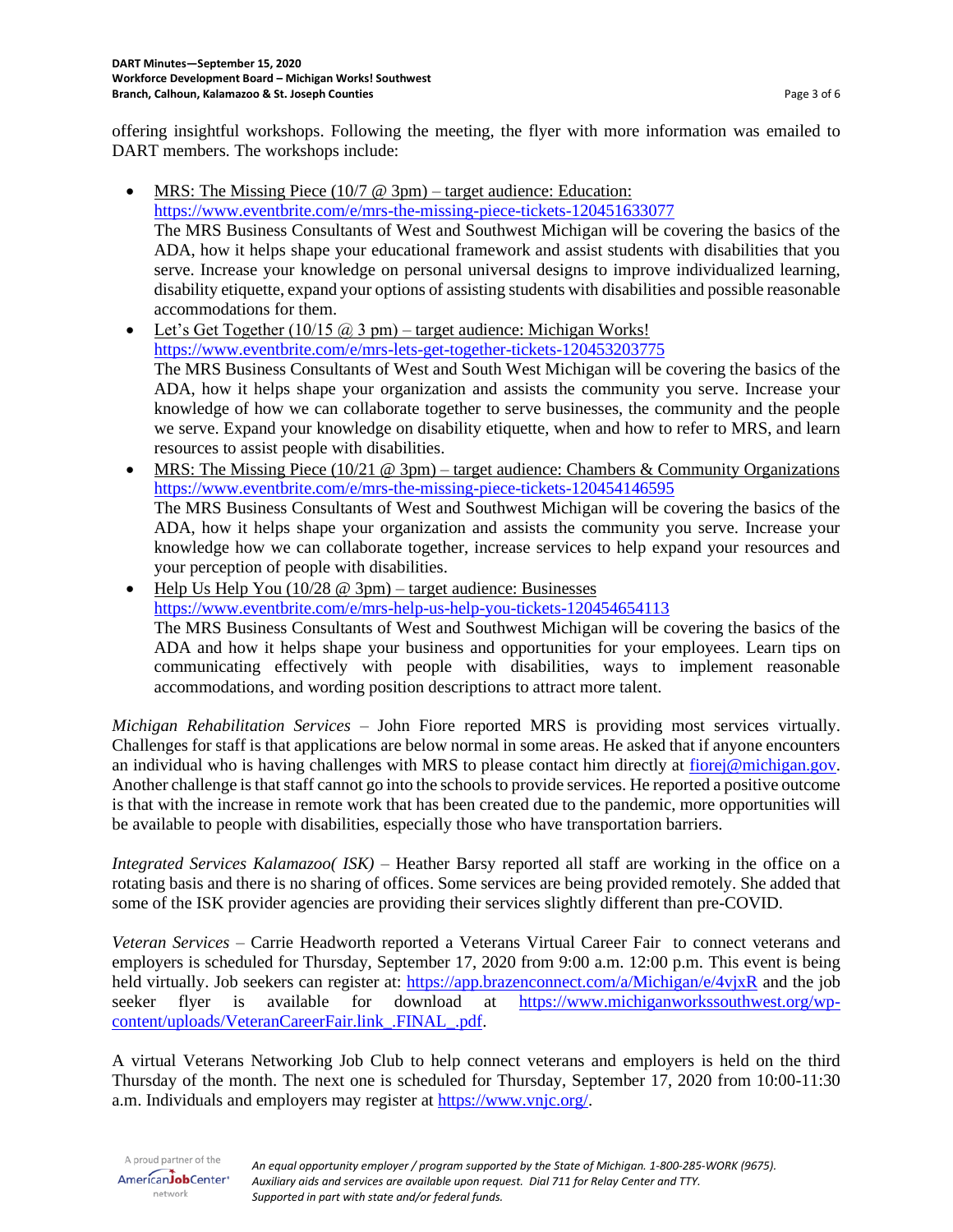The Kalamazoo County 2020 Veterans Stand Down event will take place on Friday, September 18 at the Salvation Army's parking lot, located at 1700 S Burdick St, Kalamazoo, MI 49001. The Stand Down will be a "drive-thru" and pre-registration event this year. Veterans wishing to attend this year's event need to sign up at [www.eventbrite.com/e/2020-veterans-stand-down-tickets-112698161234](http://www.eventbrite.com/e/2020-veterans-stand-down-tickets-112698161234) or call 269-966-5600, ext. 37878. A timeslot will be given upon completion of registration. The Stand Down's new format allows for social distancing and adherence to the Governor's Executive Order limiting crowd sizes. Walk-ups and those using public transportation will be accommodated. Wearing a face covering or mask is required, if medically able to be worn. There is no charge for veterans attending. Free flu shots, clothing, promotional items, spiritual support, veteran's services information, and a hot lunch will be available for all veterans. Questions should be directed to the Kalamazoo County Veteran Services Office at 269-373-5361.

Following the meeting, the job seeker and employer Job Club flyers and the Veterans Stand Down event flyer were sent to DART members in the meeting follow-up email.

*Speedway* – Sharon Meyer reported Speedway brought people back to work with safety protocols in place. Speedway continues to hire new employees and she uses phone, text, and virtual interviewing to connect with applicants. Speedway will be trying out the Veteran Affairs / Michigan Works! Southwest virtual job fair on Thursday, September 17, 2020 and is hoping that the interviewing platform for this virtual job fair format is an improvement to what she has used so far.

*Comerica* – Dan Dunn reported banking is considered an essential service and their work did not stop. Lobbies were closed but drive-in service remained open. Lobbies are now semi-open with doors remaining locked. Customers must knock to enter because the bank is limiting the number of customers in the buildings at any one time. Other safety protocols are in place such as PPE, sanitation, Plexiglas, daily health assessments for staff reporting to buildings, Promise Pay, etc. He reported a positive outcome is that he sees a greater sense of individuals who want to work together to help others. For example, staff made welfare checks on customers who live alone. The interaction with staff in other states has increased as well. For example, staff in Kalamazoo and Grand Rapids assisted with closing loans for customers in Texas and Florida. Staff will be brought back to the office in phases. Plans are for the first phase to return January 4, 2021. A lot of the work plans are the result of supporting families with students learning from home and individuals caring for family. Working from home has gone smooth and the capability of technology has been found to be better than what was expected. He noted that someone doesn't really need to relocate if they transfer to a job in another state. His organization is also also evaluating how much time is it really necessary to be in the office ; e.g. one day per week vs. five days per week. A negative impact is that people do miss seeing each other. If someone is found to be COVID positive, the individual was quarantined for 14 days, the office was deep cleaned and no second person in that office was found to be COVID positive.

Friends with Disabilities – Paul Mayfield reported Friends with Disabilities is seeking input regarding applications for funding. He asked DART members to share their ideas with either he or Sharmese Anderson at [sharmese@friendswithdisabilities.org](mailto:sharmese@friendswithdisabilities.org)

# **Work Group Updates**

*Curriculum - At Your Desktop Training and Resources* No update was provided at the meeting.

### *Collaboration*

Kathy Olsen requested that individuals send updates to the Partner Matrix to her at [olsen@upjohn.org.](mailto:olsen@upjohn.org)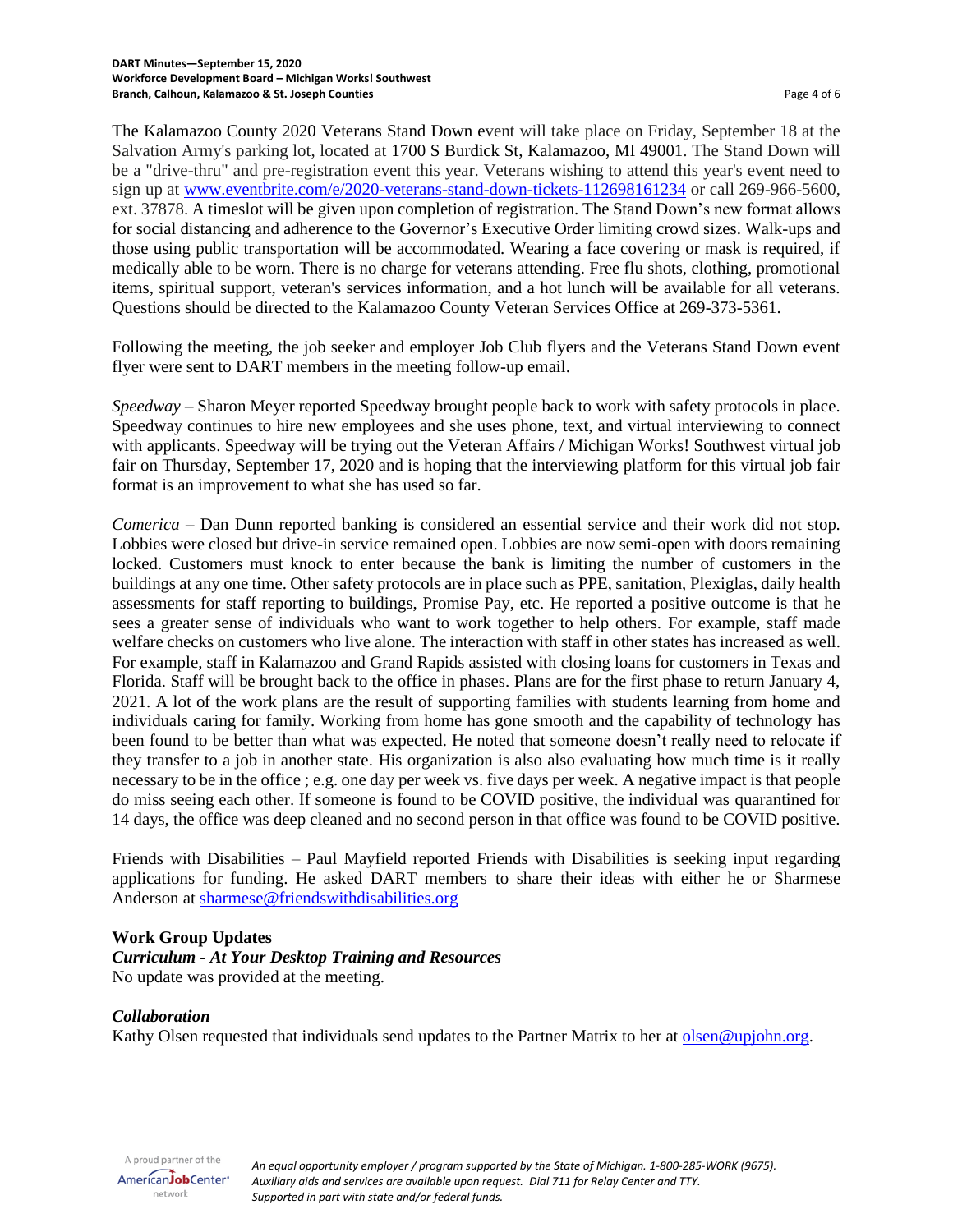# *Emerging Issues Related to Employment and Advocacy*

Joel Cooper reported there is a lot of pending legislation that may affect individuals with disabilities. He offered to provide a summary that could be sent to members following the meeting. The list of pending legislation that was included in his summary is listed below.

# State Level

- HB 4980 4985 Clean Slate Act (Expungement of some criminal records)
- HB 5150 & 5151 Centralized Reasonable Accommodations Act.

Federal Level

- S 255, Disability Employment Incentive Act
- S 260, Transformation to Competitive Employment Act
- HR 555, S117 Disability Integration Act
- HR 582, Raise the Wage Act
- HR 1529, MAPSA Act

Members were reminded that if there are issues and/or proposed and pending legislation regarding employment with individuals with disabilities, that they should bring this to the attention of Kathy Olsen at [olsen@upjohn.org](mailto:olsen@upjohn.org) so that it can be shared with the full DART membership.

# **Unique Customer Needs – Resources Needed**

Members were reminded that if they have a customer with unique needs or if they just need additional information and/or resources, please send the request to Kathy Olsen at [olsen@upjohn,.org](mailto:olsen@upjohn,.org) so that the request can be shared with the full DART membership.

### **Additional Agency and Guest Updates**

Items not covered in previous discussion.

October is National Disability Employment Awareness Month. This year's theme is increasing access and opportunities. The US DOL Media Release can be accessed at

<https://www.dol.gov/newsroom/releases/odep/odep20200630> and US DOL Marketing Materials such as posters, logos, etc. can be accessed at [https://www.dol.gov/agencies/odep/initiatives/ndeam/2020/poster.](https://www.dol.gov/agencies/odep/initiatives/ndeam/2020/poster)

# **Professional Development Opportunities**

It was noted that professional development opportunities could be found on the websites listed below. Some opportunities may offer continuing education credits.

- Disability Network Southwest Michigan See website for upcoming events [http://www.dnswm.org/,](http://www.dnswm.org/)
- APSE Michigan -See website<https://apse.org/chapter/michigan/>

Following the meeting, upcoming professional development opportunities available through Disability Networks were shared with DART members. They included a web movie titled "Crip Camp;" webinars on the topics of "Ableism 101" and "Disability Language and Etiquette;" a webinar series titled "Living Well in the Community;" and the showing of the film "Bottom Dollars" that will be featured in October during National Disability Employment Awareness Month.

Following the meeting, information was shared from APSE Michigan. This included new tools and workshops developed "to help your organization navigate the shifting political and policy landscape and strengthen your organization." These resources are available at [https://www.apsemi.org/resources.html.](https://www.apsemi.org/resources.html)

# **Next Meeting**

The next DART meeting date is scheduled for Tuesday, November 10, 2020 from 2:00-4:00 p.m.